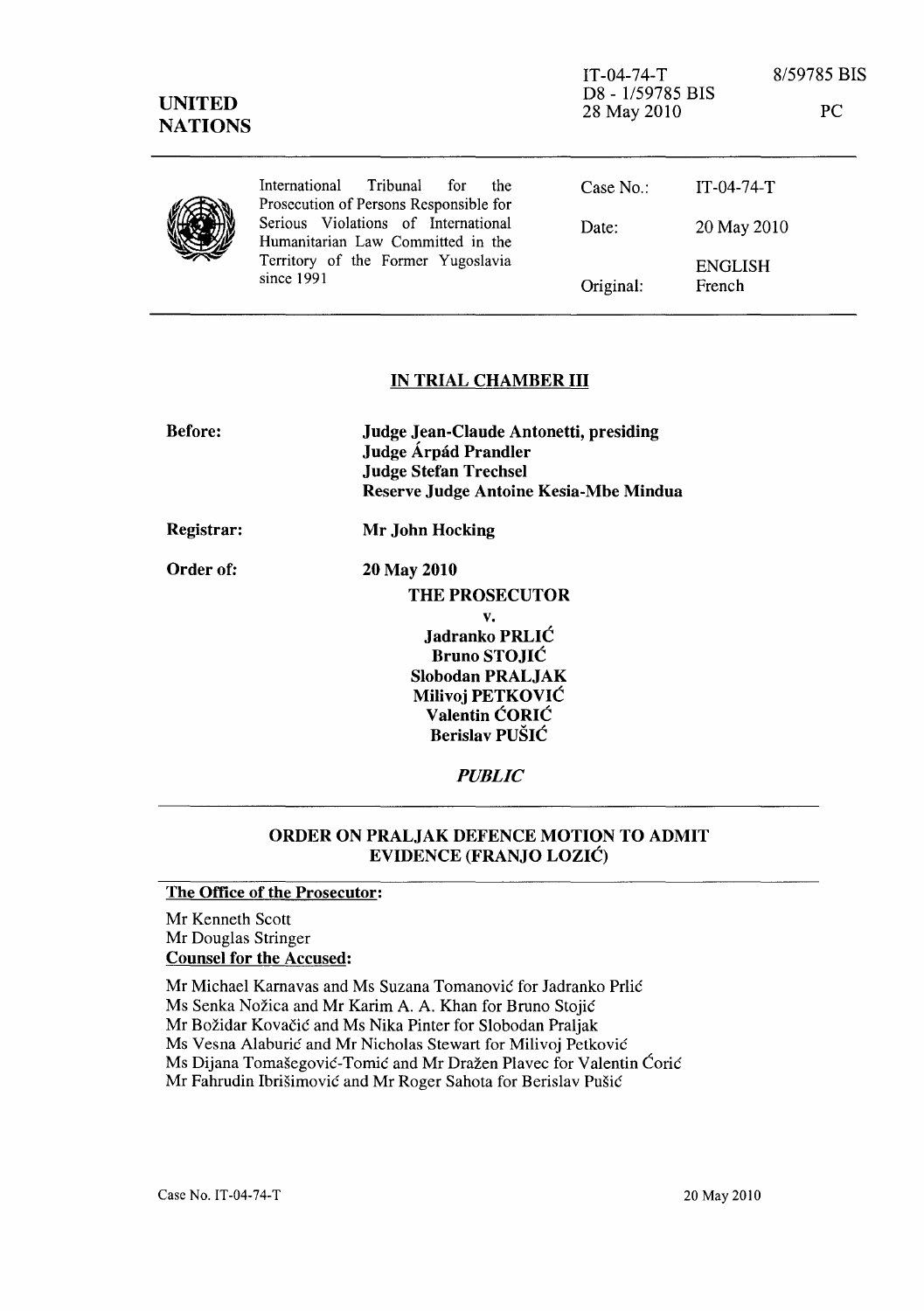**TRIAL CHAMBER III** ("Chamber") of the International Tribunal for the Prosecution of Persons Responsible for Serious Violations of International Humanitarian Law Committed in the Territory of the Former Yugoslavia since 1991 ("Tribunal"),

**SEIZED** of "Slobodan Praljak's Motion for the Admission of Franjo Lozic's Statement, the Bosnian Muslim Press Conference Transcript, and Associated Ministry of Justice Netherlands Forensic Institute Documents", filed publicly by counsel for the Accused Slobodan Praljak ("Praljak Defence") on 20 April 2010, to which 9 public annexes are attached ("Motion"), in which the Praljak Defence seeks admissions of the written statement of Franjo Lozic (3D 03779), the transcript from the press conference of the Muslim opposition leaders of Bosnia and Herzegovina held on 14 July 1993 (3D 03780) and four documents from the Ministry of Justice Netherlands Forensic Institute (3D 03817, 3D 03818, 3D 03819 and 3D 03820) ("Proposed Exhibit(s)"),

**NOTING** the "Prosecution Response to Slobodan Praljak's Motion of 20 April 2010 Requesting the Admission of a Transcript of a Press Conference held on 14 July 1993 and Additional Evidence", filed confidentially by the Office of the Prosecutor ("Prosecution") on 4 May 2010 ("Response") in which the Prosecution asks the Chamber to deny the Motion for the admission of the Proposed Exhibits,

**NOTING** the request for leave to reply and the reply of the Praljak Defence "Slobodan Praljak's Request for Leave to Reply to the Prosecution's Response to Slobodan Praljak's Motion for the Admission of Franjo Lozic's Statement, the Bosnian Muslim Press Conference Transcript and Associated Ministry of Justice Netherlands Forensic Institute Document and Slobodan Praljak's Reply to the Prosecution's Response", filed confidentially by the Praljak Defence on 11 May 2010 ("Request to Reply"; "Reply"),

**CONSIDERING** that in support of the Motion, the Praljak Defence explains that it was contacted in July 2009 by Franjo Lozic, who was a journalist with *Stadtspiegel* in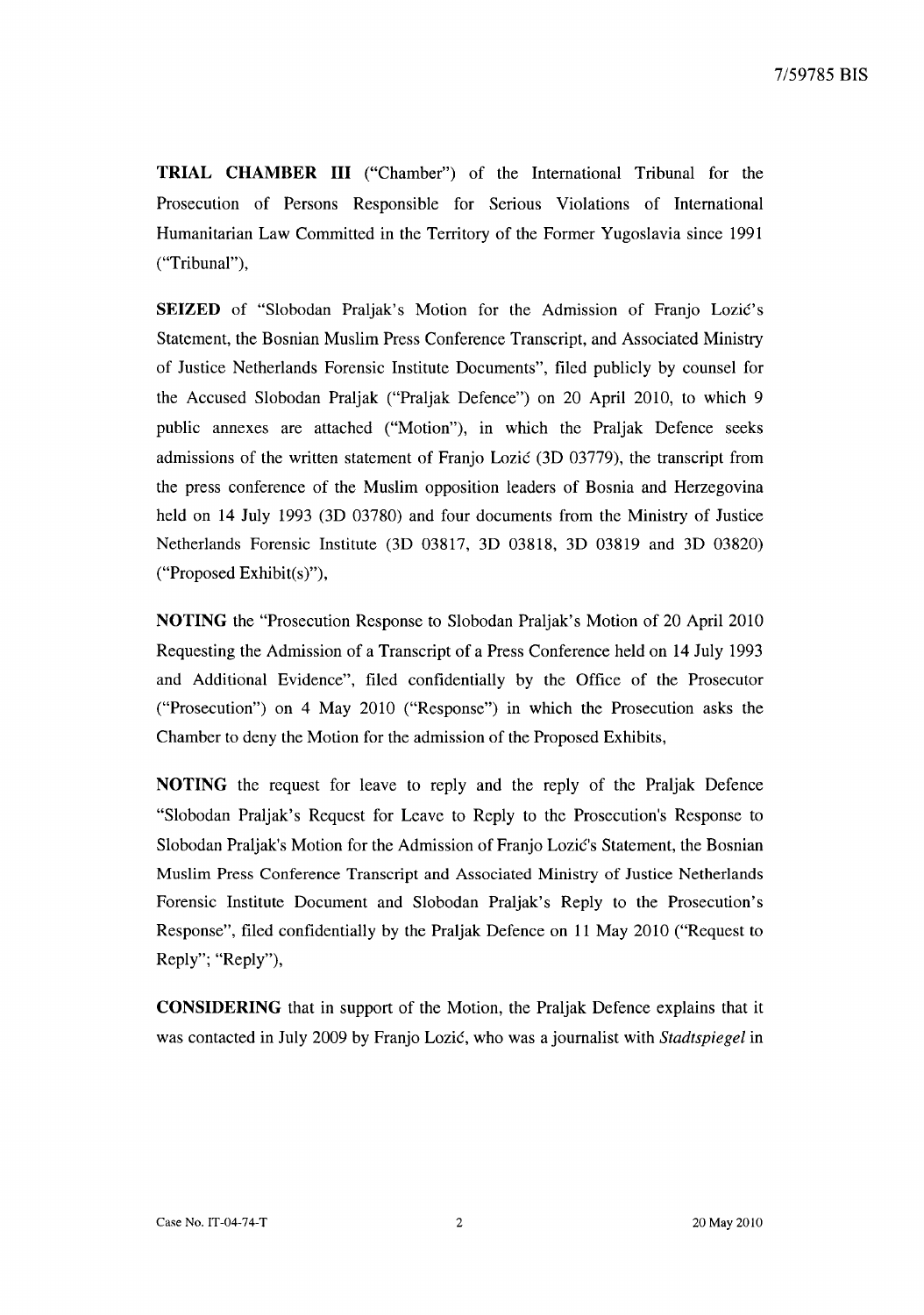July 1993,<sup>1</sup> and who was offering an audio recording and transcript of a press conference held on 14 July 1993 by the Muslim leaders of Bosnia and Herzegovina, $2$ 

**CONSIDERING** that the Praljak Defence specifies that on 29 September 2009, it took a written statement from Franjo Lozic regarding the circumstances of the disclosure of this recording; that it requested the Ministry of Justice Netherlands Forensic Institute to analyse the conformity of the audio recording and the transcript and that the Ministry of Justice Netherlands Forensic Institute issued a report on 30 March 2010 confirming the conformity between the recording and the transcript.<sup>3</sup>

**CONSIDERING** that the Praljak Defence argues that the Proposed Exhibits are relevant and have probative value in that they contribute information on the origins of the conflict between the Croats and Muslims in Bosnia; $4$  that they are reliable and authentic in view of the analysis conducted by the Ministry of Justice Netherlands Forensic Institute,<sup>5</sup> that the written statement of Franjo Lozic (3D 03779) meets the conditions set out under Article 92 *his* of the Rules of Procedure and Evidence ("Rules")<sup>6</sup> and argues that, if necessary, the Proposed Exhibits should be added to its list of exhibits pursuant to Rule 65 ter of the Rules ("65 ter List"),<sup>7</sup>

**CONSIDERING** that in support of its Response, the Prosecution argues that the Motion firstly seeks the admission of the transcript of the press conference of 14 July 1993 under number 3D 03780, and that the written statement of Franjo Lozic (3D 03779) is secondary in that it only explains how the written transcript of the recording came about and how it was disclosed to the Praljak Defence,<sup>8</sup>

**CONSIDERING** that the Prosecution submits, inter alia, that if the Praljak Defence wished to have Proposed Exhibit 3D 03780 admitted, it should have instead put forth statements from the press conference participants,<sup>9</sup>

<sup>1</sup>*See* written statement from Franjo Lozic under number 3D 03779 in Annex D of the Motion.

Motion, para. 7.

Motion, para. 8.

<sup>4</sup> Motion, paras 16 to 24

Motion, para. 25.

Motion, paras 26 to 30.

Motion, paras 31 to 35.

Response, paras 4 to 6.

<sup>&</sup>lt;sup>9</sup> Response, paras 7 to 12.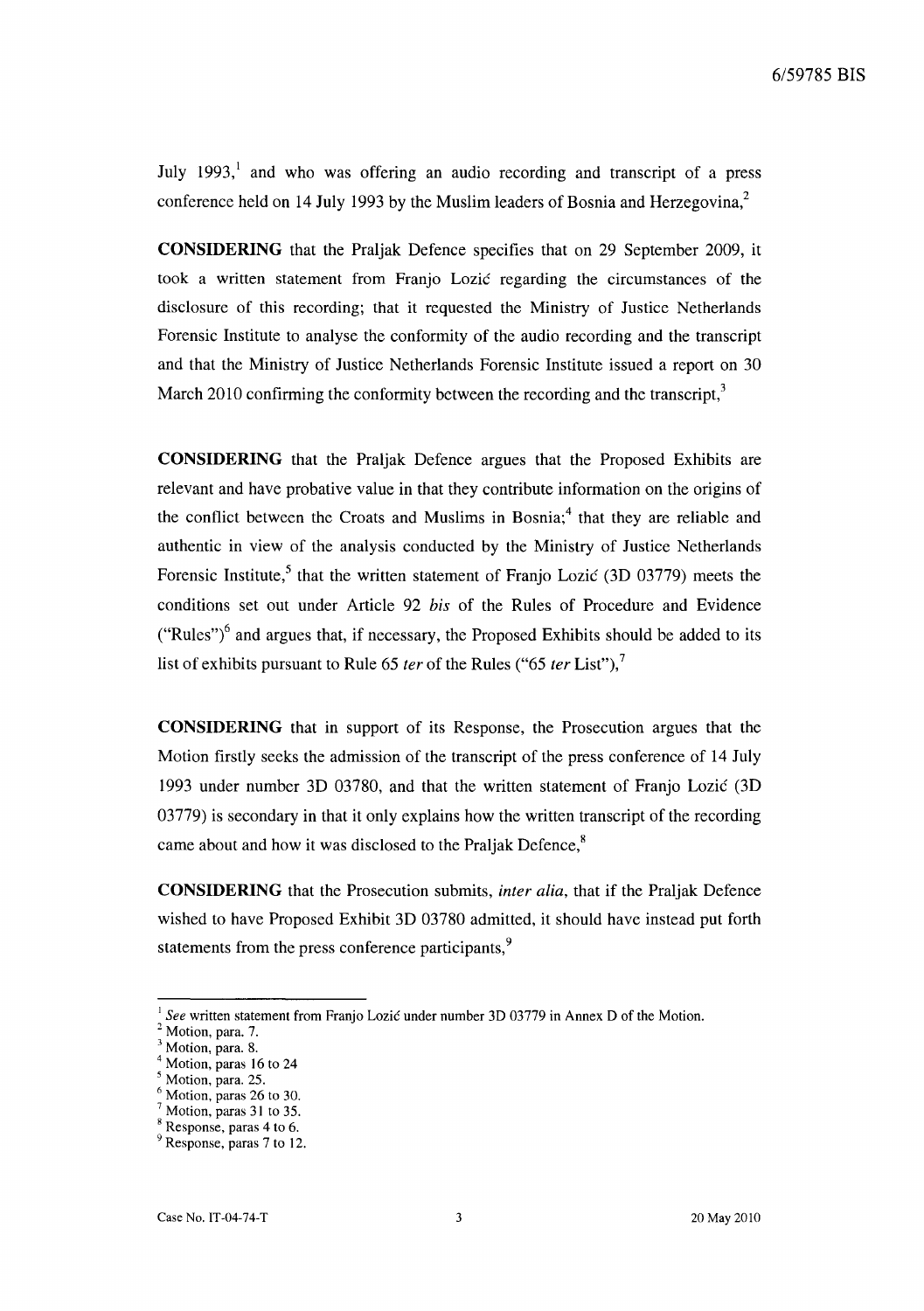**CONSIDERING,** finally, that the Prosecution argues that the Motion is late and that the Praljak Defence has not provided valid reasons to justify this lateness, and that since coming into possession of Proposed Exhibit 3D 03780, it had had numerous occasions to tender it for admission.<sup>10</sup>

**CONSIDERING** that in the Reply, the Praljak Defence merely replies to the Prosecution by reiterating and reformulating the arguments set out in the Motion,

**CONSIDERING,** firstly, that since the Reply does not contribute any new arguments to the Motion, the Chamber decides to reject the Motion for Leave to Reply,

**CONSIDERING** that the Chamber notes that the audio recording and the transcript of the press conference of 14 July 1993 under number 3D 03780 have been in the possession of the Praljak Defence since July 2009, and that the written statement of Franjo Lozic under number 3D 03779 has been in their possession since 29 September 2009,

**CONSIDERING** that the Chamber understands well the Praljak Defence wish to be certain about the authenticity and reliability of Proposed Exhibit 3D 03780 before requesting its admission,

**CONSIDERING** that the Praljak Defence could have, however, notified the Chamber, well before the Motion, of its intention to subsequently introduce this new Proposed Exhibit and any other Proposed Exhibits that might be related to it,

**CONSIDERING,** furthermore, that the Chamber notes that it is only in this Motion, and moreover peripherally, that the Praljak Defence seeks the addition of the Proposed Exhibits to its 65 *ter* List; that the Chamber however notes no explanation that would justify this motion for addition not being filed previously and independently of the authentication procedure at the Ministry of Justice Netherlands Forensic Institute that was ongoing,

**CONSIDERING,** moreover, that the Chamber recalls that the Praljak Defence concluded its case as of 13 October 2009; that the Chamber noted this several times,

 $10$  Response, paras 13 to 15.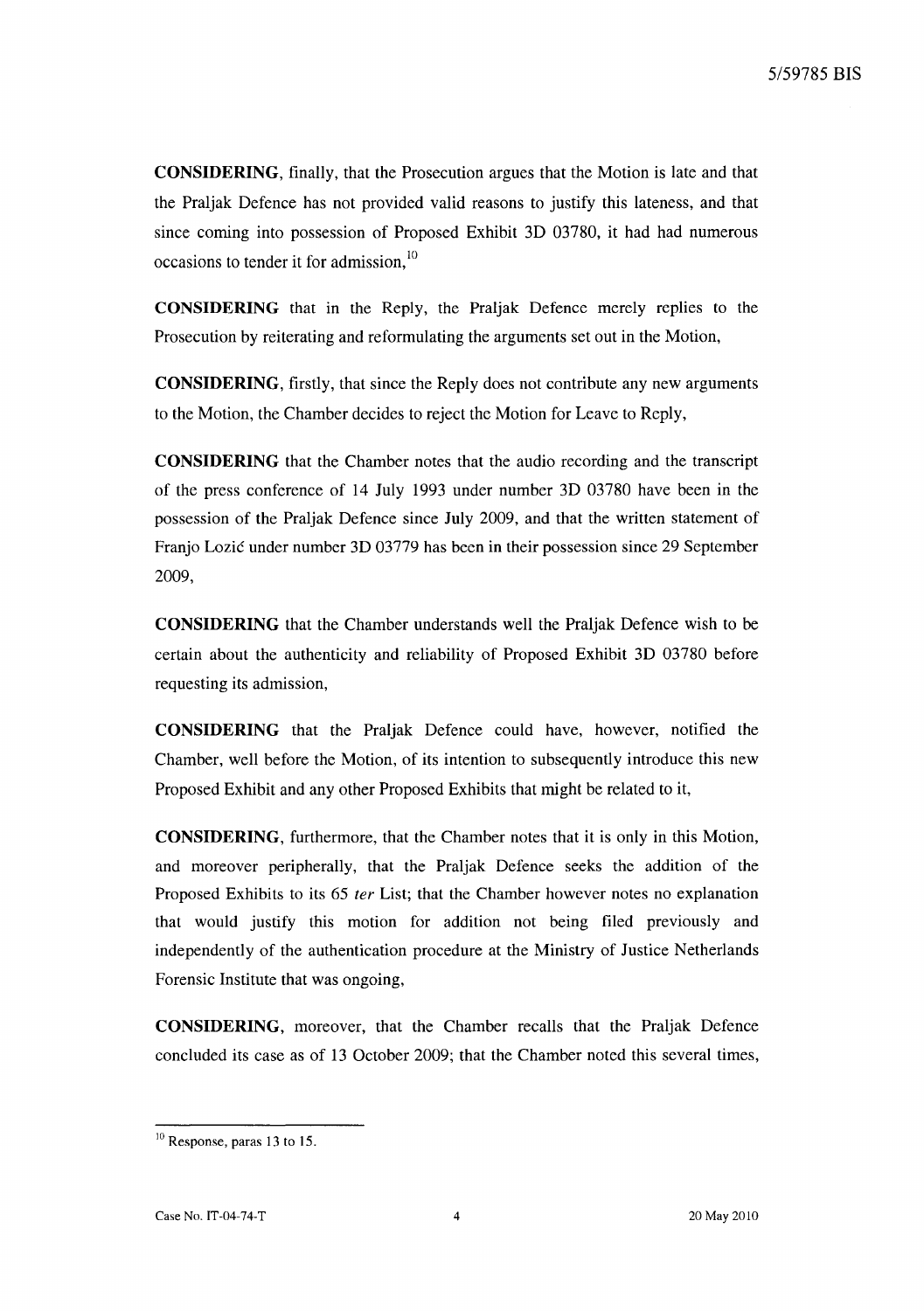notably in its Decisions of 4 December 2009,<sup>11</sup> and 16 February 2010;<sup>12</sup> that the Praljak Defence never reacted to this acknowledgement by notifying the Chamber that it had taken steps to authenticate evidence that had recently come into its possession and for which it wished to request admission as soon as possible,

CONSIDERING that, under these conditions, the Chamber deems that the Motion is much too late and decides to deny the Motion,

## FOR THE FOREGOING REASONS,

PURSUANT TO Rules 54, 89,92 *his* and 126 *his* of the Rules,

DENIES the Motion for Leave to Reply, AND,

DENIES the Motion,

Done in English and in French, the French version being authoritative.

The Presiding Judge attaches a separate and concurring opinion to this order.

Judge Treschel shall subsequently attach a separate and concurring opinion to this order.

<sup>&</sup>lt;sup>11</sup> "Decision on Accused Praljak's Motion for Provisional Release", confidential, 4 December 2009, para. 34.

<sup>2 &</sup>quot;Decision on Slobodan Praljak's Motion to Admit Evidence Pursuant to Rule 92 *his* of the Rules", confidential, 16 February 2010 ("Decision of 16 February 2010"), para. 47.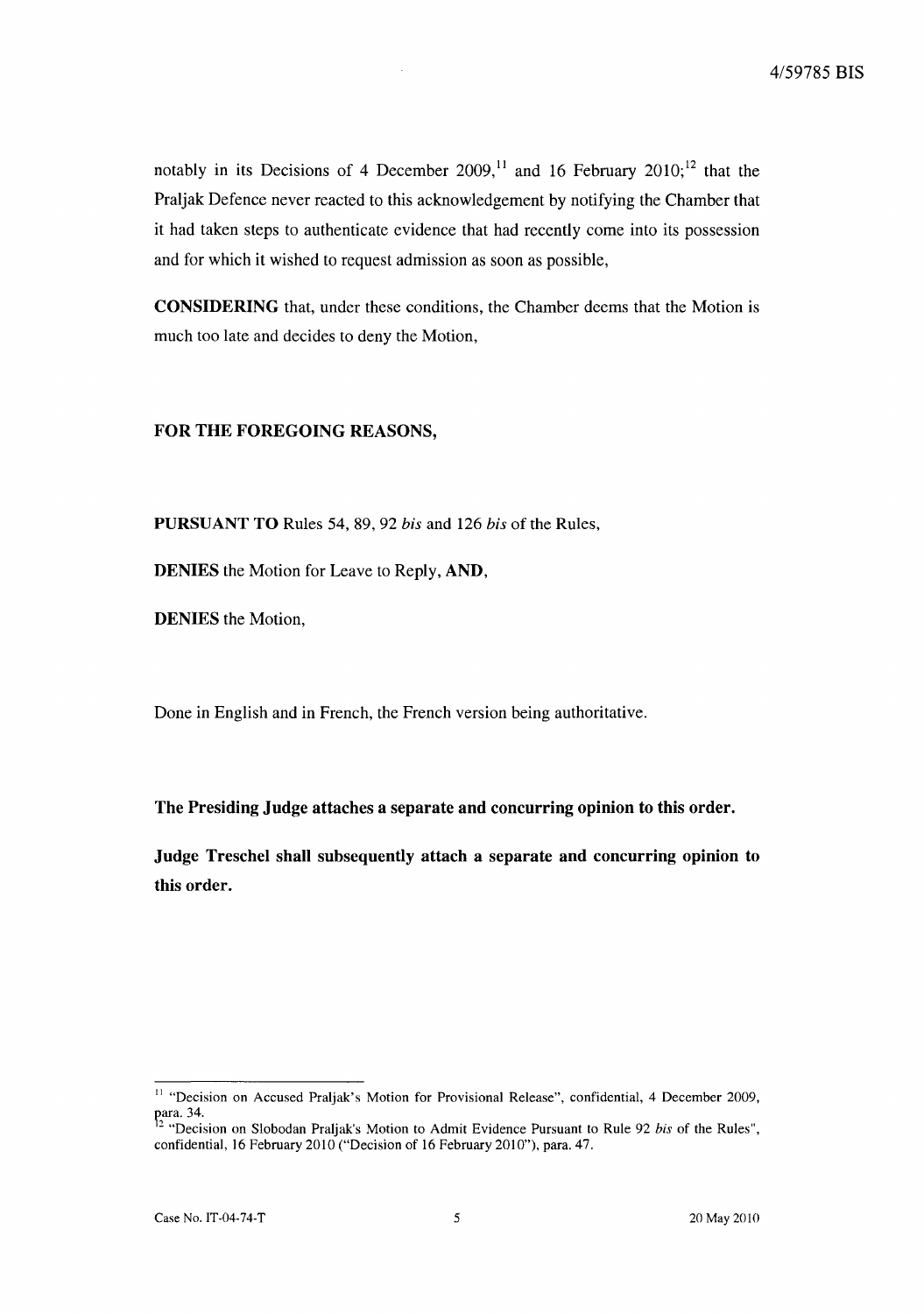/signed/

Jean-Claude Antonetti

Presiding Judge

Done this twentieth day of May 2010

At The Hague

The Netherlands

**[Seal of the Tribunal]**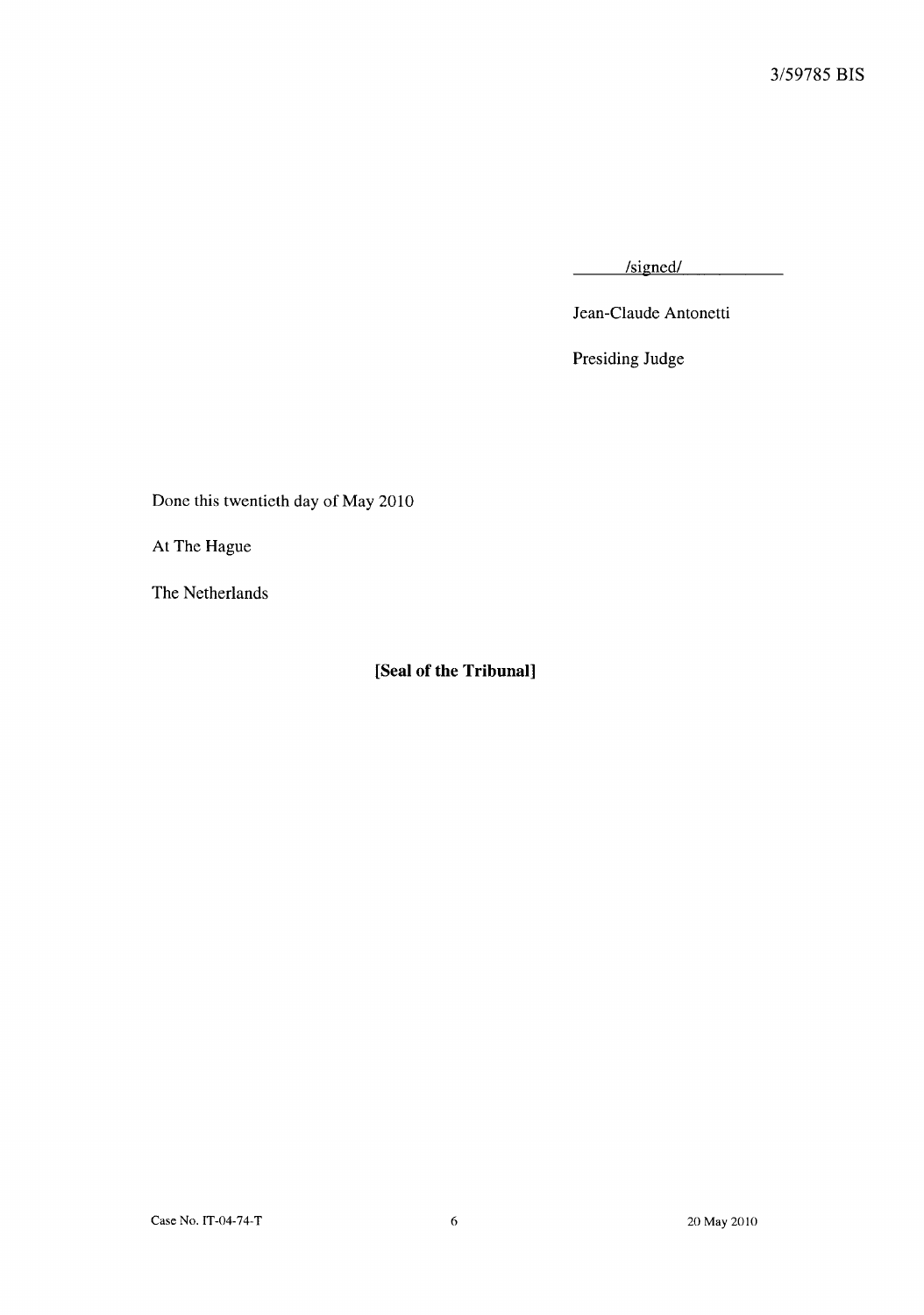Separate and concurring opinion of Presiding Judge Jean-Clude Antonetti

The Trial Chamber **unanimously** decided to deny the Praljak Defence motion for the admission of the written statement of Franjo Lozic (3D 03779) and four documents from the Ministry of Justice Netherlands Forensic Institute (3D 03817, 3D 03818, 3D 03819, 3D 03820) on the grounds of lateness.

I note that the Praljak Defence had information as of July 2009 about the existence of this press conference held on 14 July 1993 by the Muslim leaders of the Republic of Bosnia and Herzegovina.

Considering the argument of the Praljak Defence on the wish of some Muslim leaders to create an **Islamic** State, the Praljak Defence should at least have informed the Trial Chamber of this in a motion to add to its 65 fer list, and as rightly pointed out by the Prosecution, it could have put document 3D 03780 to one of its witnesses or to a witness of the other accused in court, which it did not do.

The main question I asked myself was whether denying this motion could prejudice the Praljak Defence or could run counter to revealing the truth.

Since it appears from the evidence already admitted that the political regime of Alija Izetbegovic could not have been monolithic as there were other Muslims who did not share his views, as proven by the direct contacts between Fikret Abdic and the Croats in the Republic of Croatia and the HVO, I concluded that these documents might not be admitted as they are superfluous.